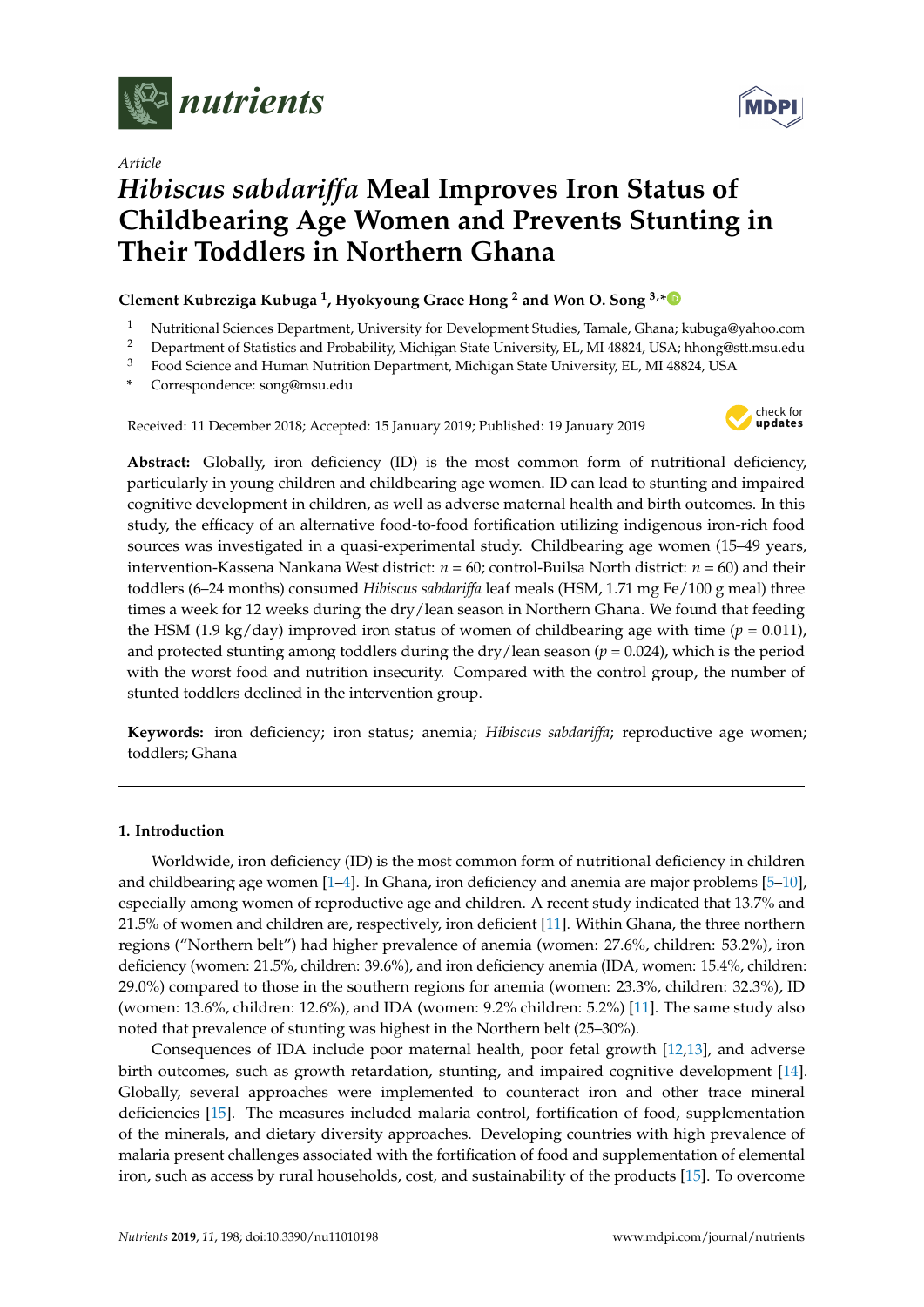the complications of malaria (such as parasitemia) and inflammation in improving and assessing iron status, World Health Organization (WHO) recommends the use of serum concentration of soluble transferrin receptor (sTfR) in monitoring iron status in developing countries. Compared to serum ferritin, sTfR is a sensitive biomarker for iron status and is less affected by infection and inflammation [\[16\]](#page-10-9).

In Ghana, numerous costly supplementation and food fortification programs were adopted to counteract iron and other micronutrients deficiencies [\[17](#page-10-10)[–19\]](#page-11-0). Those programs include iron and folic acid supplementation for pregnant women, national vitamin A supplementation for children under five years and pregnant and lactating women, refined oils and wheat flour fortification, and universal salt iodization policy [\[11,](#page-10-4)[17](#page-10-10)[–19\]](#page-11-0). However, to the best of our knowledge, efficacies of these individual programs implemented at the national level have not yet been monitored or reported in the midst of the high prevalence of anemia.

In developing countries like Africa, ID often accompanies nutritional deficiencies of many other micronutrients and proteins due to monotonous and plant-based staple food intake with limited nutrient-rich animal sourced of foods. Sustainable, food-based, practical, and cost-effective, long-term, alternative solutions to prevent ID at the population level in Africa [\[7,](#page-10-11)[10\]](#page-10-3) are urgently needed to be explored. Little data on food composition and iron content of indigenous foods exists in sub-Saharan African countries, including Ghana. The aim of this study was to investigate the efficacy of native *Hibiscus sabdariffa* leaf meal (HSM) in improving iron status of reproductive age women and their toddlers, as well as stunting in the toddlers through a community-based feeding intervention during dry/lean season.

#### **2. Materials and Methods**

#### *2.1. Study Design*

This community-based 12-week feeding trial (clinical trials.gov ID: NCT03754998) was planned in a quasi-experimental design with the primary focus of assessing and improving iron status of dyads, determined by hemoglobin and sTfR. Baseline measurements (T1) were obtained prior to the intervention. Follow-up measurements (T2 and T3) were obtained six weeks and 12 weeks after T1, respectively. At the time of planning the current community intervention study (2015/2016), the PIs did not see the study fit under the classical definition of clinical trials that include any novel products (drugs, foods, instruments), but the definition has expanded since.

**Study site:** This study was carried out in two districts in Upper East Region in Ghana (Figure [1\)](#page-2-0): Kassena Nankana West (KNWD) and Builsa North (BND) districts. The capitals of these districts are about 25 km away from each other, are linked with a single paved road via the Kassena Nankana Municipality, and about 42 km away from the regional capital Bolgatanga. The study area has a typical savannah woodland vegetation characterized by short, scattered, drought-resistant trees and grass. The study area has two main seasons: Dry season (October–April/May), characterized by high temperatures, and rainy season (May/June–September). People in this area are mostly subsistence farmers. The study area is malaria endemic with peaks at the end of the rainy season when 45% of households are food insecure [\[20\]](#page-11-1). These districts were among the top five food insecure districts in the region. The selected sites for this study were two communities (Sakaa and Chania) in KNWD and three communities (Chuchuliga-yipaala, Azoayeri, and Awulansa) in BND. The study sites were selected based on the inclusion criteria of having a functional borehole (water source) throughout the dry season, existing women groups, and access to Community-Based Health Planning and Services (CHPS) compounds, sizeable number of mother and young children (6–23 months) dyads for good sampling frames, and community health nurses who were willing to work with researchers between May and August 2016. Researchers' previous experience with those communities facilitated the community entry process.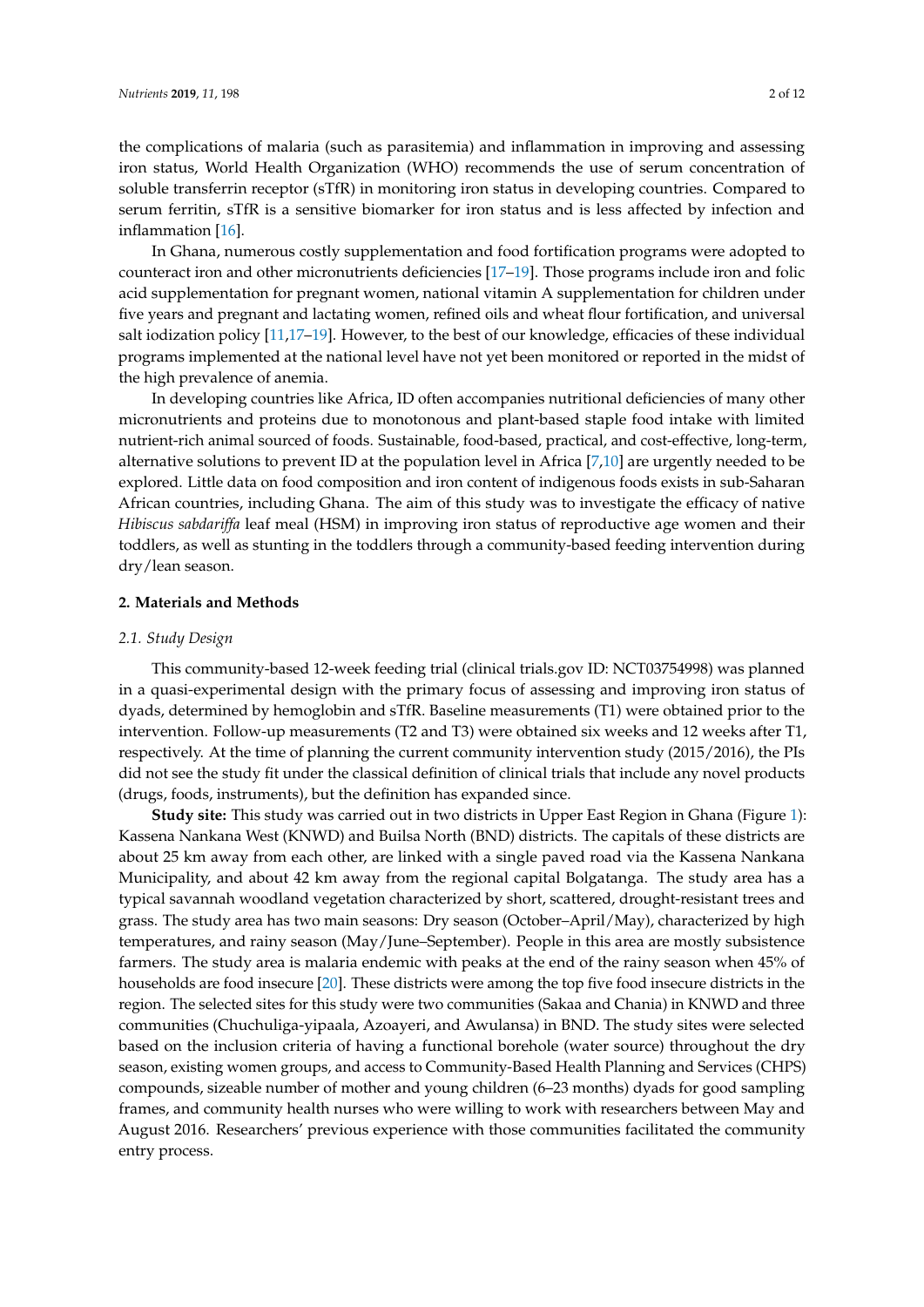<span id="page-2-0"></span>

**Figure 1.** A map of the Upper East region showing its districts.

### 2.2. Study Subjects and Selection **showing its district of the Upper** Section shows that

*2.2. Study Subjects and Selection* The study subjects, women 15–49 years and their children 6–23 months, were recruited in May 2016. kept by community health nurses stationed in these communities or by community health volunteers. The health volunteers are community members. Announcements through the community chiefs/leaders were then made in the respective communities for all women with children under five years of age to meet at their respective community health centers. The research team briefed the women and the community leaders on the study. Names that were shortlisted from the birth registers were read out. All dyads including those who were not in the register, but obtained from the health volunteers who knew almost everybody in their catchment areas, were contacted and checked on their willingness to participate in the study through the community health volunteers and community health nurses. Finally, verbal consent was sought from spouses of the women who were willing to be part of the study. The dyads were drawn from selected districts using community-based birth registers at CHPS compounds

A total of 120 dyads (60 mother/child dyads each for intervention and control group) were drawn from the two districts and agreed to participate in the study. Optimal design software (version 3.01) was used to calculate the minimal sample size of 100 dyads (50 dyads each for intervention and control groups) with a power of 80%, significance level of 5%, coefficient of determination of 65%, minimum detectable effect of 0.33 of diet on hemoglobin change, and 20% attrition rate.

We had three sets of twins, one in intervention group and two in the control group in the study. We had a 7% attrition rate in intervention group. Two dyads relocated before baseline data collection and two relocated in the sixth week. All relocations were to either join a spouse or the entire nuclear family was migrating for farming purposes.  $\mathcal{S}$  at  $\mathcal{S}$  at  $\mathcal{S}$  at  $\mathcal{S}$  relation group. Two dyads relation  $\mathcal{S}$ 

#### collection and two relocated in the sixth week. All relocations were to either join a spouse or the *2.3. Intervention-HSM*

Feeding trial: The participating dyads in intervention communities were invited to consume veo soup/meal (HSM) three times a week and were provided a weekly supply of iodized salt (450 g) for<br>. the household usage.

Veo soup modified: The veo soup/meal is a local Ghanaian soup/meal mainly made of *Hibiscus* Sabdarifa leaves. It is a soup when it is prepared a bit watery and consumed with 'tou zaafi' (millet- or corn-based cooked paste). It is a meal when prepared thick and eaten by itself. The *Hibiscus sabdariffa* leaf meal (HSM) used in the present study was made of 18 kg *Hibiscus sabdariffa* leaves, 8 kg groundnut, 1.1 kg *dawadawa* (fermented African locust beans), 3 kg dried fish, plus 0.045 kg iodized salt, cooked with about 23 L (23 kg) water to yield 52.5 kg HSM. Dried fish or meat is a commonly added ingredient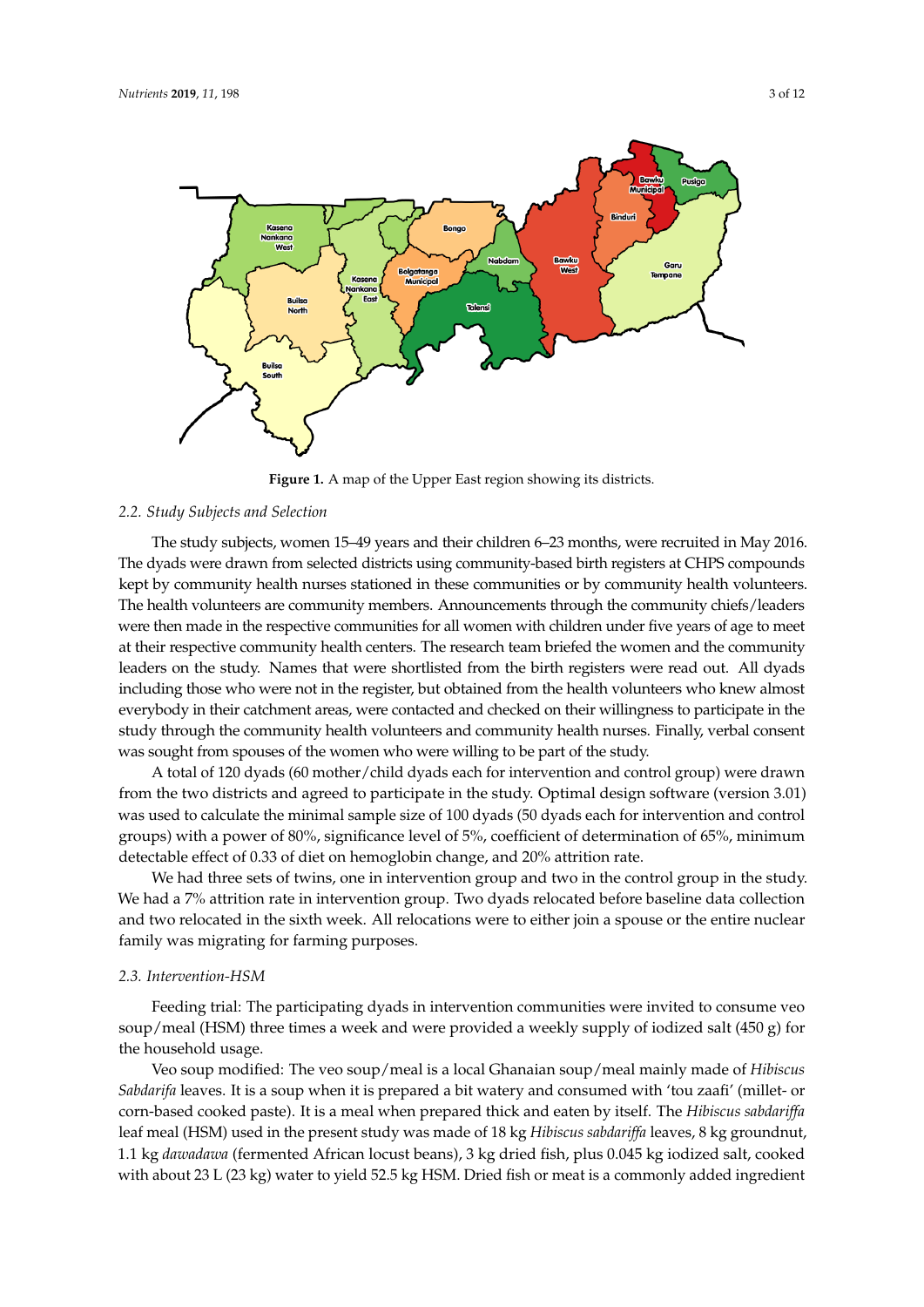of HSM for people of high socioeconomic status, especially in the cities. The diet is named as HSM, as diets are usually labelled per their major ingredients.

The ingredients of the HSM were provided to the women, who prepared the meals themselves. This helped in building trust and avoiding any forms of suspicion during supervision of all cooking and feeding activities. In each community, groups of ten women took turns to share the cooking activities, washing of bowls, and making water available for cooking. Three women in each community were trained on food weighing/measurement to conform to our standardized recipe. It took 45–60 min to cook a batch of the meal, which was then served (1.5 kg/woman) to all women and their children (0.5 kg/child) separately. The women and toddlers were given two separate bowls, so that the researcher could monitor each person's consumption. All dyads were encouraged to consume to their satisfaction by requesting additional servings. The meal intake was measured by the researcher (CK) and trained women by the differences between the quantities served minus leftovers. The women and toddlers consumed, on average, 1.9 kg and 0.4 kg, respectively.

The food composition analysis of the final HSM was carried out by Great Lakes Scientific, Inc. (Stevensville, MI, USA). Our standardized HSM (per 100 g) contained 1.7 mg iron, 6.6 mg protein, 4.6 mg fat, 82.6% water, and 2.7% ash.

#### *2.4. Measurements and Data Collection*

Questionnaire/interview: A questionnaire on food intake frequency and 24 h food intake recall was administered at baseline and at the end of the study. At baseline, information on sociodemographic characteristics was also taken.

Malaria status was screened by the researcher at baseline, midpoint, and at the endpoint for all research participants using Rapid Malaria Diagnostic cassettes (Lot: 05CDB050DA. Standard Diagnostic, Inc. Republic of Korea.). Malaria screening is based on the presence of Histidine-Rich Protein-2 (HRP-II) in whole blood. HRP-II is known to be specific to *Plasmodium falciparum*, which causes more than 90% of malaria cases in Ghana [\[21\]](#page-11-2). The sensitivity and specificity of cassettes were 95% and 99.5%, respectively. All participants who were screened positive for malaria were referred to their respective CHPS compounds for treatment. In most instances, the community health nurses, who were in charge of compounds and also part of our research team, provided medicine to toddlers on site and women upon presenting their health insurance identification. Anemic individuals were also referred for treatment as ethically required, and potential interference or complication in intervention outcomes were handled during data analysis. Referred individuals were part of the study to the end, thus included in the data analyses. We modeled the Difference-in-Differences with continuous outcome measures (Hb and sTfR) and repeated measures ANOVA using the GLM procedure. This was done for ID and iron sufficient (IS) individuals at baseline and subsequently combined IS and ID. These analyses indicated non-significance. Interestingly, reporting rates of adequate and inadequate iron status is integral to our study analysis, so estimates of absolute risk differences are desirable. We used PROC GENMOD, a marginal population-level model (General Estimating Equations, or GEE) to generate these estimates in a binomial model using the identity link [\[22](#page-11-3)[,23\]](#page-11-4).

Anthropometry: Participants' weights and heights were measured at baseline, midpoint, and at the endpoint, according to standard procedures [\[24\]](#page-11-5). Electronic scale (Serial number 5874030154862, Model 874 1321009. Seca gmbh & co kg, 22089 Hamburg, Germany.) was used to measure weights to the nearest 0.1 kg and height measured by Seca 217 (Seca gmbh & co kg, 22089 Hamburg, Germany.).

Biochemical measurements: At baseline and endpoint, 5 mL whole blood was withdrawn into silica-coated serum separator vacutainers (Lot: 20140618, Anhui Kangning Industrial (Group) Co. Ltd, Tianchang City, China) and held at ambient temperature before and during transportation. Serum was separated using a centrifuge (Hettich) at  $500 \times g$  for 5 min at room temperature. Separated serum was aliquoted, kept frozen at −18 ◦C (Thermo Fisher Scientific) at NHRC, then transported on dry ice to MDS Lancet laboratories in South Africa for serum transferrin receptor analysis. Analysis was done using Tina-quant Soluble Transferrin Receptor 80 tests, Roche/Hitachi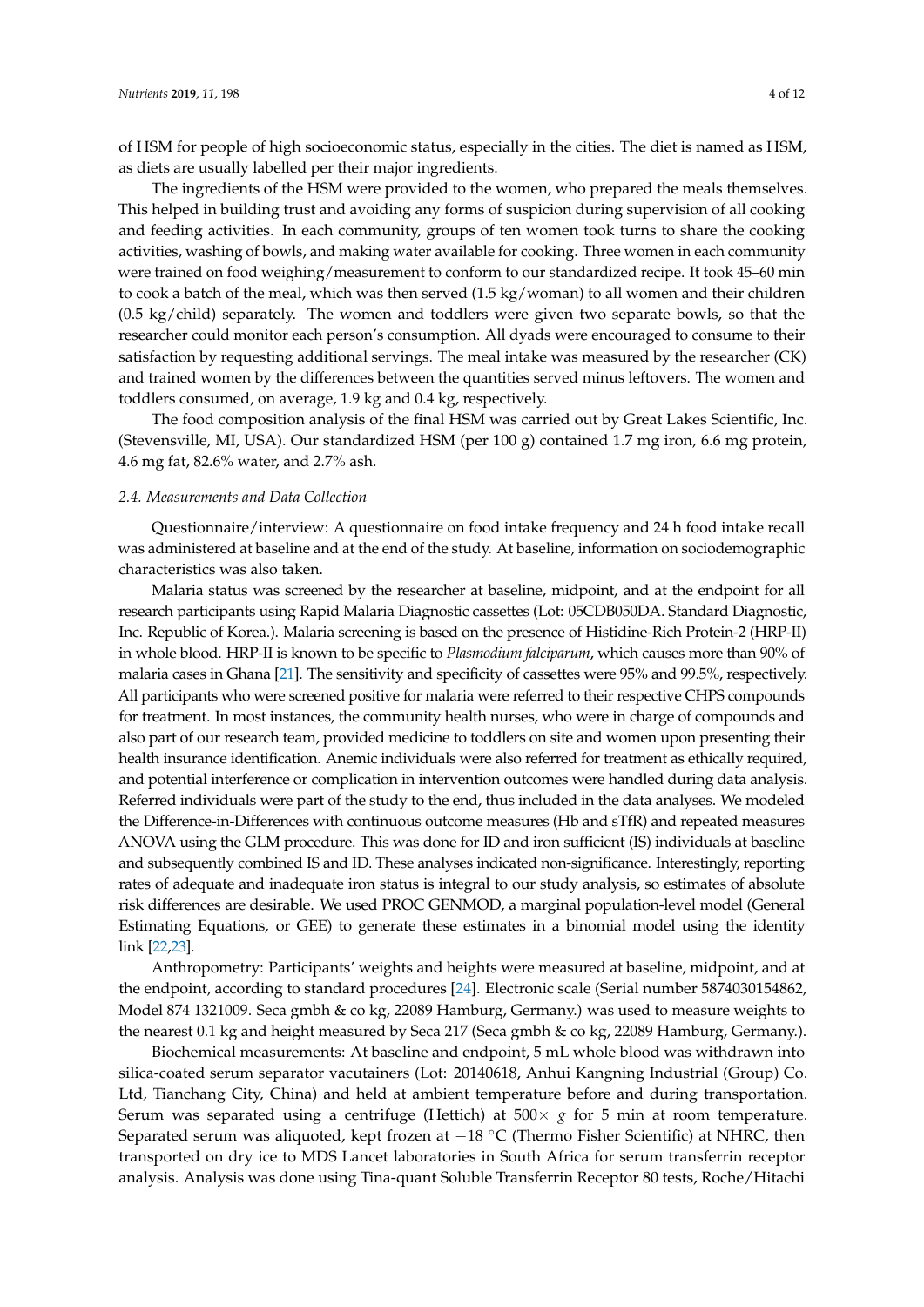cobas c 311, cobas c 501/502. Hemoglobin levels were measured in the field using HB 201 analyzer according to prescribed procedures. At midpoint, only hemoglobin levels were measured.

Nutrient measurement: Iron concentrations of HSM*, Hibiscus leaves, dawadawa, Amani,* and *groundnut* were obtained by removing the organic content of samples in a high temperature muffle furnace. The resulting ashes were diluted in acid and absorbance was read by Atomic Absorption Spectrometry (3110 Perkin Elmer Atomic Absorption Spectrometer with a Hollow Cathode Calcium/Magnesium Lamp at 285.5 nm). Analyses were carried out by standard procedures for iron (AOAC 985.35), protein (AOAC 928.08II), fat (AOAC 925.12), moisture (AOAC 950.46A), and ash (AOAC 923.03). Analytical work was carried out by Great Lakes Scientific Inc. Stevensville, MI, USA. Proportion of iron from the various ingredients of HSM can be found in Table S1.

#### *2.5. Statistical Analysis*

Data analyses were carried out by SAS 9.4 (SAS institute, Cary, NC, USA). Characteristics of participants were described using frequency distributions. Comparison of participants' characteristics between intervention and control groups was done using Chi-square statistics and Student t-test for categorical and continuous variables, respectively.

Dependent variables of interest were linear growth (Stunting:  $HAZ < -0.2$ ) of toddlers, and iron status (ID: sTfR > 4.40 and > 2.85 ug/L in women and toddlers Lab reference; anemia: Hb <  $12 \text{ g}/\text{d}$ L; IDA: concurrent presence of anemia and ID). Linear growth and iron status (measured by sTfR) were measured only at T1 and T3. T1, T2, and T3 are referred to herein as the time variable. Multiple logistic regression was fitted to identify the risk factors of iron status (ID), which is a binary variable. Since the response is discrete and correlated within the same subject, to account for dependencies, we modeled the relationship between the binary outcome and predictors using generalized estimating equations (GEEs) in PROC GENMOD. Control variables are household wealth index, marital status, sex of household head, mother's age, child's age, malaria status, participation in household decision-making, and the number of children and adults in household, which are measured at baseline study. Chi-square statistics was used to compare linear growth, IDA, and anemia status measured by hemoglobin levels in control and treatment groups.

We compared the intra group hemoglobin levels using PROC MIXED, as we were interested in comparing or modeling means of hemoglobin levels. Statistical analysis for hemoglobin was done in twofold: 1) Analysis using nonanemic (Hb  $\geq$  12 g/dL) participants at baseline, and 2) analysis with anemic (Hb < 12 g/dL) plus nonanemic (Hb  $\geq$  12 g/dL) participants combined. It is worth noting that for iron status using sTfR, we had 58 samples at baseline in intervention, but one subject was excluded in our analysis due to inadequate sample volume for such analysis. At the endpoint, we had 53 results, which included endpoint results for the one missing at baseline, explaining the discrepancies in Tables [1](#page-5-0) and [2.](#page-5-1) The combined number of drop outs and missing data (12%) is less than the anticipated attrition rate of 20%. Based on the attrition rate of 12%, the final data analysis is not expected to be affected. Additionally, participants with missing variables were not significantly different from the other participants.

Ethics*:* Research procedures were in accordance with the Michigan State University's Institutional Review Board and Navrongo Health Research Centre (NHRC) Institutional Review Board (IRB) in Ghana.

| Variable               | Intervention |                 | Control |               |                 |  |
|------------------------|--------------|-----------------|---------|---------------|-----------------|--|
| Women                  |              |                 |         |               |                 |  |
| Baseline (T1)          | N            | Mean $\pm$ SD   | N       | Mean $\pm$ SD | <i>p</i> -value |  |
| women height (cm)      | 58           | $160.3 \pm 6.6$ | 60      | $161.7 + 5.6$ | 0.217           |  |
| women weight (kg)      | 58           | $57.1 + 9.7$    | 60      | $57.3 + 7.6$  | 0.888           |  |
| women Hb $(g/dL)$      | 58           | $11.8 + 1.3$    | 60      | $11.8 + 1.2$  | 0.775           |  |
| women sTfR $(\mu g/L)$ | 57           | $5.1 + 3.1$     | 60      | $4.7 + 1.6$   | 0.320           |  |

**Table 1.** Health indicators of childbearing age women (15–49 years) and their toddlers (6–23 months) in intervention and control groups across time.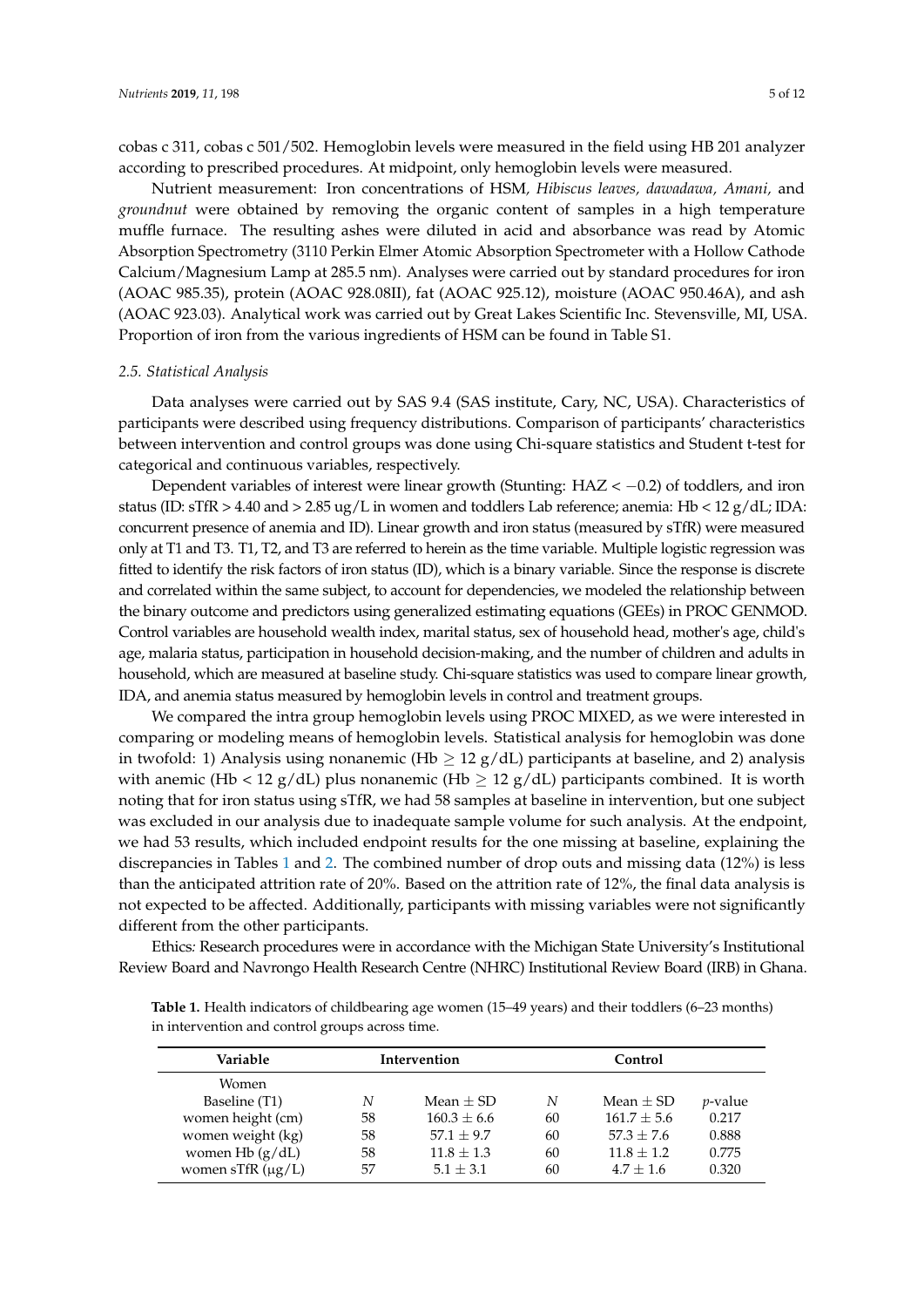<span id="page-5-0"></span>

| Variable                  | Intervention  |                     | Control   |                |                 |  |  |
|---------------------------|---------------|---------------------|-----------|----------------|-----------------|--|--|
|                           | Status        | N(%                 | N(%       | $X^2$          | $p$ -value      |  |  |
| women ID (sTfR)           | deficient     | 28 (49.1)           | 28 (46.7) | 0.07           | 0.790           |  |  |
| women IDA                 | anemic        | 12(21.0)            | 19 (31.7) | 1.69           | 0.194           |  |  |
| women anemia (Hb)         | Anemic        | 27(46.5)            | 35(58.3)  | 1.64           | 0.200           |  |  |
| Women malaria             | Positive      | 7(12.1)             | 5(8.3)    | 0.50           | 0.502           |  |  |
| <b>Week 6 (T2)</b>        |               |                     |           |                |                 |  |  |
| women anemia (Hb)         | Anemic        | 27(51.9)            | 26(44.8)  | 0.55           | 0.457           |  |  |
| women malaria             | Positive      | 20(39.2)            | 18(31.0)  | 0.80           | 0.371           |  |  |
|                           |               | <b>Week 12 (T3)</b> |           |                |                 |  |  |
| women ID (sTfR)           | deficient     | 18(44.0)            | 20(35.7)  | 0.04           | 0.848           |  |  |
| women IDA                 | anemic        | 11(20.2)            | 13(23.2)  | 0.10           | 0.757           |  |  |
| women anemia (Hb)         | anemic        | 24(44.4)            | 30(51.7)  | 0.59           | 0.441           |  |  |
| women malaria             | Positive      | 11(20.0)            | 13(22.4)  | 0.10           | 0.754           |  |  |
| Toddlers                  |               |                     |           |                |                 |  |  |
| Baseline (T1)             | N             | Mean $\pm$ SD       | N         | Mean $\pm$ SD  | <i>p</i> -value |  |  |
| HAZ                       | 59            | $0.3 \pm 1.3$       | 62        | $-0.3 \pm 1.3$ | 0.009           |  |  |
| <b>WHZ</b>                | 59            | $-1.2 \pm 1.3$      | 62        | $-0.9 \pm 1.3$ | 0.294           |  |  |
| toddlers Hb (g/dL)        | 59            | $9.4 \pm 1.7$       | 62        | $9.0 \pm 1.3$  | 0.171           |  |  |
| Toddlers sTfR $(\mu g/L)$ | 58            | $9.1 \pm 5.1$       | 62        | $9.7 \pm 5.3$  | 0.528           |  |  |
|                           | <b>Status</b> | N(%                 | N(%       | $X^2$          | $p$ -value      |  |  |
| toddlers ID (sTfR)        | anemic        | 56(96.6)            | 61(98.4)  | 0.40           | 0.520           |  |  |
| children IDA              | anemic        | 47(81.0)            | 59(95.2)  | 5.80           | 0.016           |  |  |
| toddlers anemia (Hb)      | anemic        | 50(84.8)            | 60(96.8)  | 5.29           | 0.021           |  |  |
| Children malaria          | Positive      | 4(6.8)              | 6(9.8)    | 0.40           | 0.545           |  |  |
| Stunting (HAZ)            | Stunted       | 3(5.1)              | 7(11.3)   | 1.50           | 0.215           |  |  |
|                           |               | <b>Week 6 (T2)</b>  |           |                |                 |  |  |
| toddlers anemia (Hb)      | anemic        | 49(94.2)            | 58(96.7)  | 0.40           | 0.534           |  |  |
| children malaria          | Positive      | 20(38.5)            | 7(11.7)   | 10.93          | 0.001           |  |  |
|                           |               | <b>Week 12 (T3)</b> |           |                |                 |  |  |
| toddlers ID (sTfR)        | deficient     | 58(100)             | 56(96.6)  | 2.04           | 0.154           |  |  |
| children IDA (sTfR)       | anemic        | 42(72.4)            | 46(79.3)  | 0.75           | 0.386           |  |  |
| toddlers Anemia (Hb)      | anemic        | 43(78.2)            | 49(42.6)  | 0.20           | 0.641           |  |  |
| children malaria          | Positive      | 18(32.7)            | 11(18.3)  | 3.15           | 0.076           |  |  |
| Stunting (HAZ)            | stunted       | 2(3.64)             | 10(16.39) | 5.08           | 0.024           |  |  |

**Table 1.** *Cont.*

Iron deficiency (ID), defined by sTfR > 4.40 µg/L and >2.85 µg/L in women and toddlers, respectively. Anemia, defined by Hb < 12 g/dL and Hb < 11 g/dL, in women and toddlers respectively. Iron deficiency anemia (IDA), defined by concurrent presence of anemia and ID. Positive malaria: Have malaria. HAZ: Height-for-age *z*-score. WHZ: Weight-for-age *z*-score.

<span id="page-5-1"></span>**Table 2.** Endpoint comparison of iron status among childbearing age women (15–49 years) in intervention and control groups.

| Variable            | F-value   | <i>p</i> -value |
|---------------------|-----------|-----------------|
| $D-I-D$             |           |                 |
| $sTfR \leq 4.40$    | 0.00      | 0.996           |
| sTfR > 4.40         | 0.17      | 0.684           |
| sTfR-combined       | 0.16      | 0.693           |
| $Hb \geq 12.0$ g/dL | 0.03      | 0.859           |
| Hb < 12.0 g/dL      | 2.49      | 0.120           |
| Hb-Combined         | 0.70      | 0.406           |
| D-I-D (ID status)   | estimate  | <i>p</i> -value |
| Intervention        | $-0.003$  | 0.032           |
| Control             | Reference |                 |
|                     |           |                 |

ID: sTfR > 4.4  $\mu$ g/L. D-I-D: Difference in difference. sTfR-combined: Individuals with Hb  $\geq 12.0$  g/dL plus Hb < 12.0 g/dL. sTfR-combined: Individuals with sTfR  $\leq$  4.0 µg/L plus sTfR > 4.0 µg/L.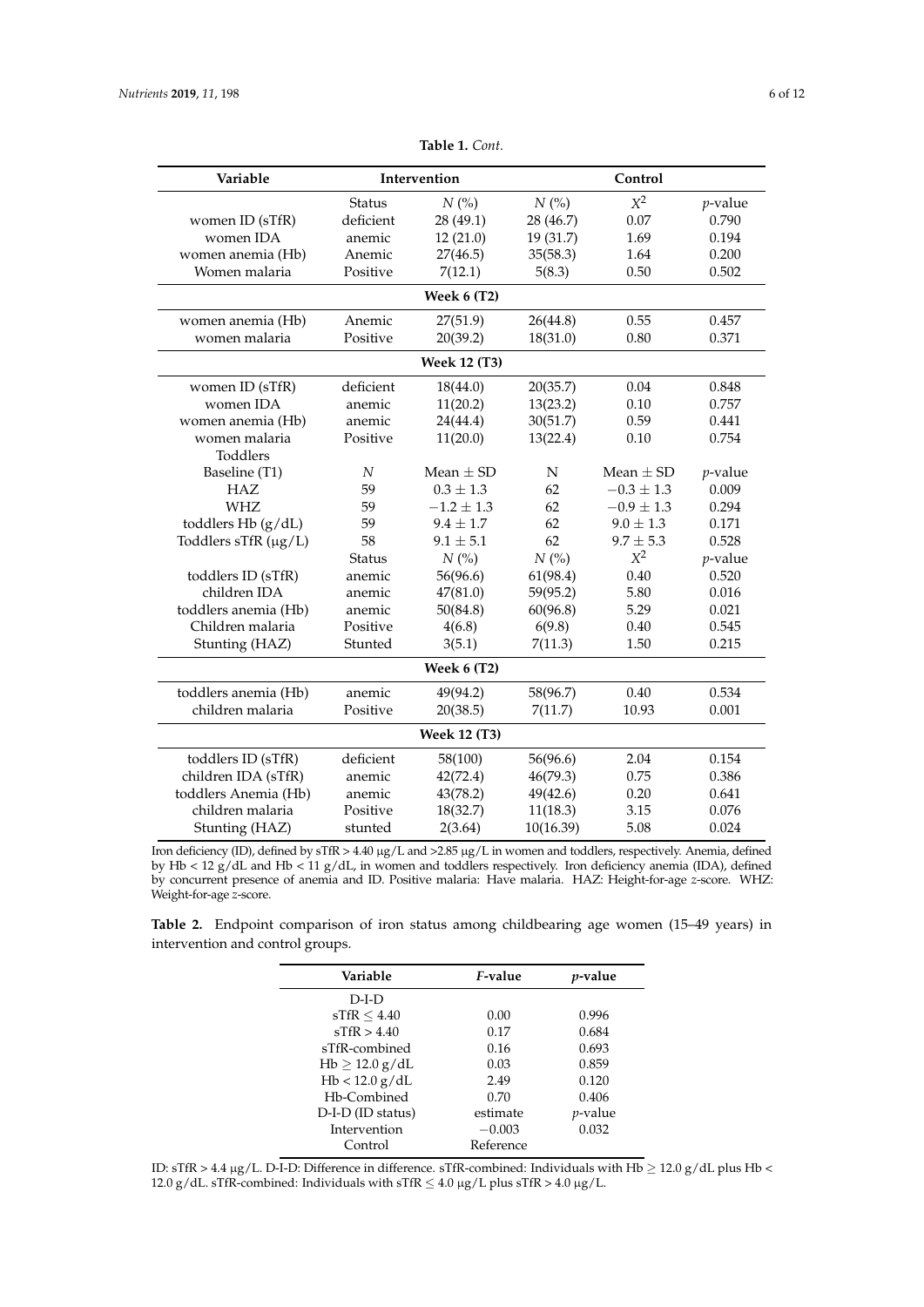#### **3. Results**

Sociodemographic characteristics of childbearing age women and their toddlers in both districts is summarized in Table [3.](#page-6-0) For several variables, no significant differences between the two districts found (participation in household decision-making, wealth index, household head's sex, living with animals in same compound, number of adults and children under five years in household, number of child's siblings, ages of woman, child, and household head), except for women's occupation, religion, ethnicity, and iodine content in household salt. All the women who reported other forms of occupations were also engaged in farming in the wet season.

| Variable                   |                | Intervention   |                 | Control          |                 | <i>v</i> -value          |  |
|----------------------------|----------------|----------------|-----------------|------------------|-----------------|--------------------------|--|
|                            |                | $\mathbf{N}$   | $Mean + SD$     | N                | Mean $\pm$ SD   |                          |  |
| Women age (years)          |                | 58             | $26.7 \pm 6.7$  | 60               | $26.1 \pm 5.4$  | 0.598                    |  |
| Toddlers age (mo)          |                | 59             | $14.1 \pm 5.1$  | 62               | $12.6 \pm 5.2$  | 0.119                    |  |
| Household head's age       |                | 58             | $47.0 \pm 16.9$ | 60               | $42.7 \pm 15.1$ | 0.149                    |  |
| Number of household adults |                | 58             | $4.6 \pm 3.3$   | 60               | $3.7 \pm 1.4$   | 0.051                    |  |
| # Siblings in household    |                | 59             | $1.4 \pm 1.6$   | 62               | $1.9\pm1.5$     | 0.092                    |  |
| # children < 5 years       |                | 58             | $1.0 \pm 1.2$   | 60               | $1.1 \pm 1.2$   | 0.708                    |  |
| Variable                   |                | N              | $\%$            | N                | $\%$            | $X^2$ ( <i>p</i> -value) |  |
|                            | Farmer         | 31             | 53.5            | 50               | 83.3            |                          |  |
| Occupation of women        | Handy works    | 5              | 8.6             | 5                | 8.3             | 15.3                     |  |
|                            | Housewife      | 6              | 10.3            | $\overline{2}$   | 3.3             | (0.002)                  |  |
|                            | Trader         | 16             | 27.6            | 3                | 5.0             |                          |  |
|                            | Male           | 54             | 93.1            | 56               | 93.3            | 0.00                     |  |
| Household head sex         | Female         | $\overline{4}$ | 6.9             | $\overline{4}$   | 3.4             | (0.960)                  |  |
|                            | Lower          | 19             | 32.8            | 20               | 33.3            | 0.02                     |  |
| Wealth index               | Middle         | 20             | 34.5            | 20               | 33.3            | (0.991)                  |  |
|                            | Upper          | 19             | 32.7            | 20               | 33.3            |                          |  |
|                            | Low            | 11             | 20.0            | 9                | 15.0            | 1.2                      |  |
| Decision-making            | Average        | 27             | 46.6            | 34               | 56.7            | (0.545)                  |  |
|                            | Above          | 20             | 34.5            | 17               | 28.3            |                          |  |
| Household iodize salt      | Non-users      | 46             | 80.7            | 59               | 98.3            | 9.8                      |  |
|                            | <b>Users</b>   | 11             | 19.3            | 1                | 1.7             | (0.002)                  |  |
| Iodine level in            | $<$ 15 ppm     | 52             | 91.2            | 60               | 100.0           | 5.5                      |  |
| household salt             | $\geq$ 15 ppm  | 5              | 8.8             | $\theta$         | 0.0             | (0.019)                  |  |
|                            | <b>Builsa</b>  | $\overline{2}$ | 3.4             | 56               | 90.3            | 92.3                     |  |
| Ethnicity of women         | Kassena        | 55             | 93.2            | 5                | 8.1             | (< 0.000)                |  |
|                            | Nakani/Fulani  | $\overline{2}$ | 3.4             | 1                | 1.6             |                          |  |
|                            | Christian      | 34             | 57.6            | 60               | 96.8            | 27.0                     |  |
| Religion                   | Muslim         | 9              | 15.3            | $\boldsymbol{0}$ | 0.0             |                          |  |
|                            | Traditionalist | 16             | 27.1            | $\overline{2}$   | 3.2             | (< 0.000)                |  |
| Animals live in            | Yes            | 051            | 87.9            | 58               | 96.7            | 3.2                      |  |
| household                  | No             | 7              | 12.1            | $\overline{2}$   | 3.3             | (0.074)                  |  |

<span id="page-6-0"></span>**Table 3.** Demographic characteristics of childbearing age women (15–49 years) and their toddlers (6–23 months) in intervention and control groups at baseline.

Traditionalist: Practitioners of African traditional religion; Decision-making: The degree in which women participate in household decision-making; Wealth index: Household cumulative living standard measured using household assets. #: Number.

Health indicators of mother and toddler dyads (Table [1:](#page-5-0) Weight, height, serum transferrin receptor level, hemoglobin level, malaria status, anemia and iron status) did not differ between the intervention vs. control groups, except toddlers' anemia status and height. Of the toddlers' nutritional indicators, *Z*-scores for HAZ, but not WHZ, differed between the two groups when examined as a continuous variable. However, the differences disappeared when proportion of stunted and non-stunted was compared between the groups. Anemia, ID, and IDA prevalence did not differ significantly between intervention and control groups across time except for anemia and IDA in toddlers at baseline. There was significant difference between groups for stunting at endpoint  $(p = 0.024)$ .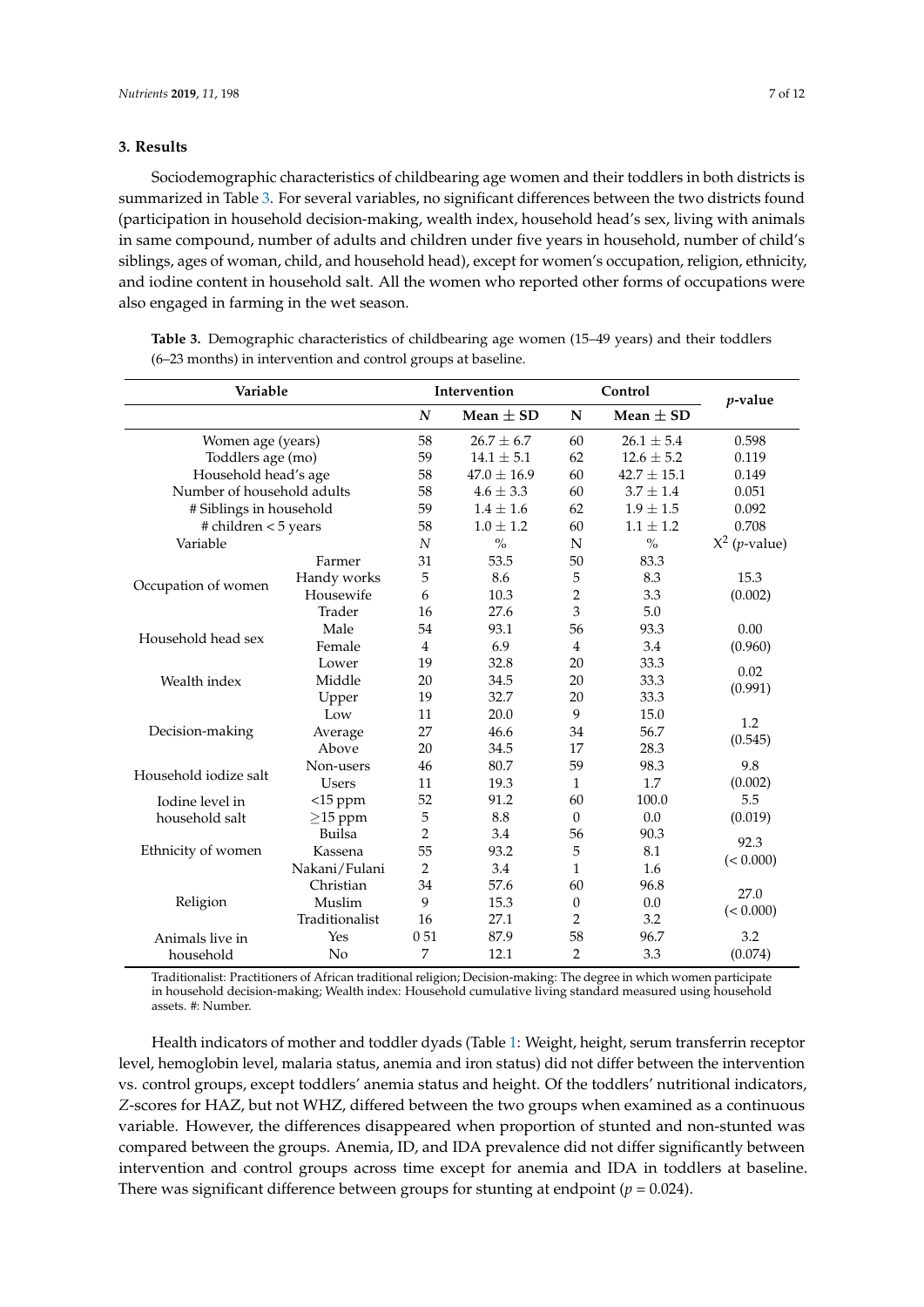The difference-in-difference of sTfR and hemoglobin levels at endpoint among mothers who were ID and IS at baseline did not differ between the groups, as summarized in Table [2.](#page-5-1) When ID and IS individuals were combined, there was still no significant difference between the groups. Iron status (ID and IS), however, indicate a significant lower change of 0.3% in iron deficiency prevalence in intervention group than in the control group, hinting that the intervention benefit may have helped improve iron status. Similar analysis is done in Table [4.](#page-7-0)

Table [4](#page-7-0) indicates endpoint comparison of iron status (combined individuals who were IS  $(\leq 4.40)$  $\mu$ g/L) and ID (>4.40  $\mu$ g/L) at baseline) for women. Intervention group appears to be protective of iron deficiency with time ( $\beta = -0.32$ ,  $p = 0.011$ ) after adjusting for household wealth index, marital status, sex of household head, mother's age, child's age, malaria status, participation in household decision-making, and the number of children and adults in household. This could suggest that we needed a longer duration to enable us establish differences between groups. Households with male heads are at a higher risk of iron deficiency (coefficient = 1.66, *p*-value = 0.045) as compared to households with female heads.

| Parameter                                      | Estimate | <b>SE</b> | 95% CI  |         | <i>p</i> -value |
|------------------------------------------------|----------|-----------|---------|---------|-----------------|
| Intervention Group                             | 0.17     | 0.52      | $-0.85$ | 1.19    | 0.749           |
| Control group                                  |          |           | Ref     |         |                 |
| Male household head                            | 1.66     | 0.82      | 0.04    | 3.27    | 0.045           |
| Female household head                          |          |           | Ref     |         |                 |
| Malaria absent                                 | 0.15     | 0.39      | $-0.61$ | 0.90    | 0.701           |
| Malaria present                                |          |           | Ref     |         |                 |
| Lower wealth index                             | 0.52     | 0.47      | $-0.40$ | 1.44    | 0.269           |
| Middle wealth index                            | 0.45     | 0.41      | $-0.34$ | 1.25    | 0.265           |
| Upper wealth index                             |          |           | Ref     |         |                 |
| Married                                        | $-0.23$  | 0.93      | $-2.04$ | 1.59    | 0.806           |
| Single                                         | $-1.22$  | 1.13      | $-3.43$ | 1.00    | 0.282           |
| Divorce/separated                              |          |           | Ref     |         |                 |
| Low decision making                            | $-0.66$  | 0.54      | $-1.73$ | 0.41    | 0.227           |
| Average decision making                        | $-0.79$  | 0.46      | $-1.69$ | 0.10    | 0.081           |
| Above average decision making                  |          |           | Ref     |         |                 |
| Time and intervention group interaction effect | $-0.32$  | 0.13      | $-0.57$ | $-0.07$ | 0.011           |
| Time and control group interaction effect      | $-0.25$  | 0.15      | $-0.56$ | 0.05    | 0.097           |
| BMI                                            | 0.37     | 0.33      | $-0.27$ | 1.01    | 0.256           |
| Women age (years)                              | $-0.02$  | 0.03      | $-0.09$ | 0.04    | 0.448           |
| Toddlers age (months)                          | $-0.05$  | 0.04      | $-0.12$ | 0.01    | 0.121           |
| Number of household Adults                     | $-0.09$  | 0.11      | $-0.29$ | 0.12    | 0.426           |
| # toddlers $<$ 5 years in household            | $-0.04$  | 0.18      | $-0.38$ | 0.30    | 0.819           |

<span id="page-7-0"></span>**Table 4.** Comparison of iron deficiency among childbearing age women (15–49 years.) in intervention and control groups across time.

Adjusted: Household wealth index, marital status, sex of household head, mother's age, child's age, malaria status, #: number of, participation of women in household decision-making, number of children and adults in household.

On hemoglobin (Table [5\)](#page-8-0) for women, there were no significant differences between group means. However, changes within groups were observed. Intervention group had some significant variations (T3–T1: Mean ∆ = 0.24 g/dL, *p*-value = 0.0987; T3–T2: Mean ∆ = −0.06 g/dL, *p*-value = 0.0442; and T2–T1: Mean  $\Delta = 0.06$  g/dL, *p*-value = 0.6712), but not in the control group (T3–T1: Mean  $\Delta$  = 0.05 g/dL, *p*-value = 0.7065; T3–T2: Mean  $\Delta$  = 0.11 g/dL, *p*-value = 0.6479; and T2–T1: Mean  $\Delta$  = −0.06 g/dL, *p*-value = 0.0987). After adjusting for covariates (household wealth index, marital status, sex of household head, mother's age, child's age, malaria status, time\*group interaction, empowerment, number of children and adults in household), T3–T1 (*p* = 0.079) and T3–T2 (0.0824) became marginally significant in intervention group. Changes within control group remain insignificant after adjustment. Women and toddlers in the intervention consumed, on average, 1.9 kg and 0.4 kg, respectively, of HSM per day.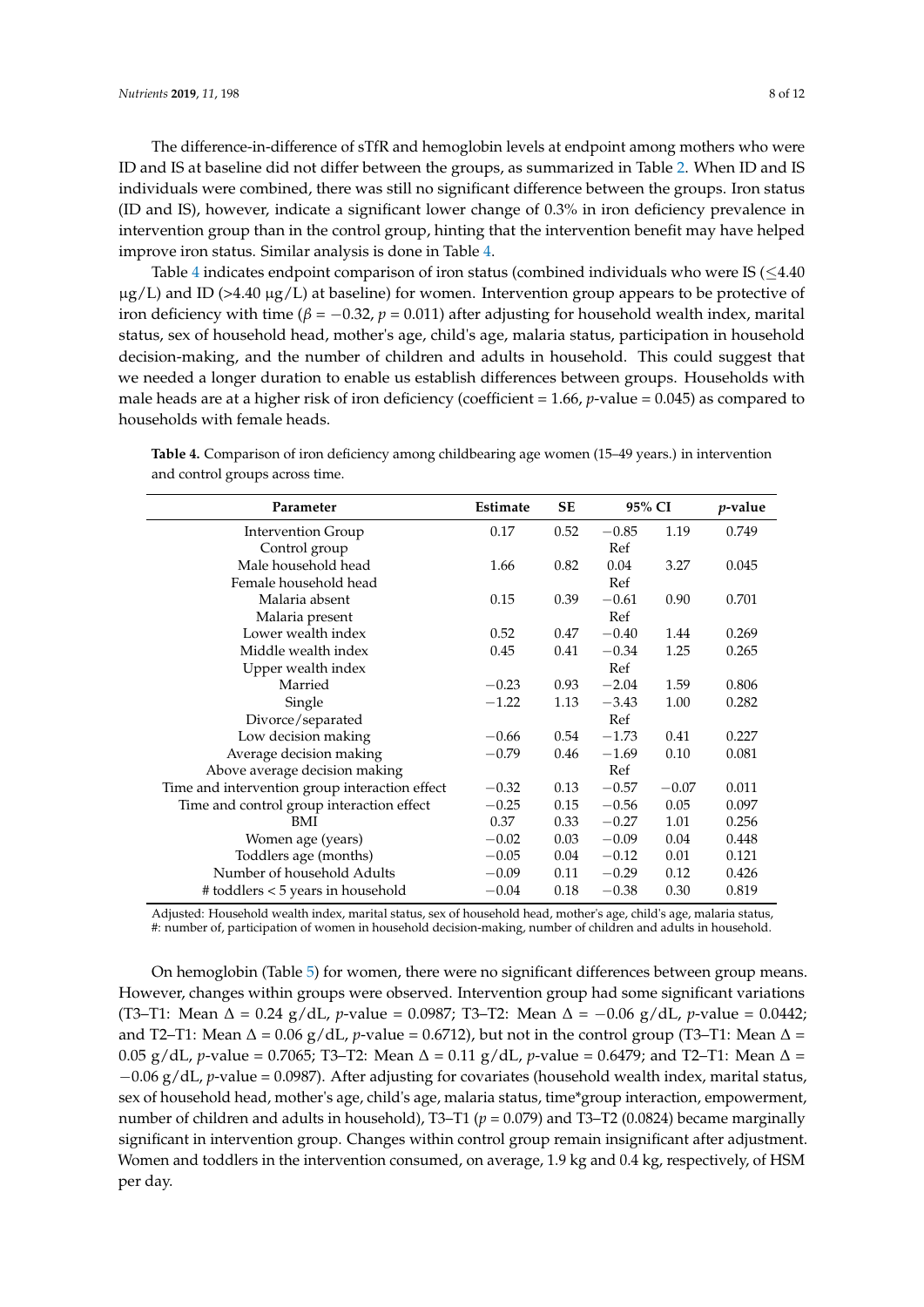| Nonanemic and anemic-referred mothers |                  |                 |                     |                  |                 |                     |  |
|---------------------------------------|------------------|-----------------|---------------------|------------------|-----------------|---------------------|--|
|                                       | Intervention     |                 |                     | Control          |                 |                     |  |
| Variable/Time                         | Mean             | <i>p</i> -trend | Adj <i>p</i> -value | Mean             | <i>p</i> -trend | Adj <i>p</i> -value |  |
| HbT1                                  | 11.84            |                 |                     | 11.77            |                 |                     |  |
| T <sub>2</sub>                        | 11.78            | 0.103           |                     | 11.87            | 0.704           |                     |  |
| T <sub>3</sub>                        | 12.08            |                 |                     | 11.82            |                 |                     |  |
| Group Hb                              | 11.96            |                 |                     | 12.05            |                 | 0.690               |  |
|                                       | Mean $\pm$ SE    | $p$ -value      | Adj <i>p</i> -value | Mean $\pm$ SE    | <i>p</i> -value | Adj <i>p</i> -value |  |
| $T1-T3$ Hb                            | $-0.24 \pm 0.15$ | 0.099           | 0.079               | $-0.05 \pm 0.13$ | 0.707           | 0.567               |  |
| $T1-T2$ Hb                            | $0.06 \pm 0.15$  | 0.671           | 0.954               | $-0.11 \pm 0.13$ | 0.403           | 0.347               |  |
| $T2-T3$ Hb                            | $-0.30 \pm 0.12$ | 0.044           | 0.082               | $0.06 \pm 0.13$  | 0.648           | 0.692               |  |
| Nonanemic mothers at baseline         |                  |                 |                     |                  |                 |                     |  |
| $T1-T3$ $Hb$                          | $-0.01 \pm 0.21$ | 0.789           | 0.966               | $0.12 \pm 0.20$  | 0.634           | 0.550               |  |
| $T1-T2$ Hb                            | $0.22 \pm 0.23$  | 0.148           | 0.342               | $0.13 \pm 0.21$  | 0.690           | 0.540               |  |
| T2–T3 Hb                              | $-0.23 \pm 0.22$ | 0.234           | 0.292               | $-0.01 \pm 0.20$ | 0.933           | 0.971               |  |
|                                       | Mean             | <i>p</i> -trend |                     | Mean             | <i>p</i> -trend |                     |  |
| T1 Hb                                 | 12.44            |                 |                     | 12.68            |                 |                     |  |
| T <sub>2</sub> H <sub>b</sub>         | 12.22            | 0.515           |                     | 12.55            | 0.785           |                     |  |
| T3 Hb                                 | 12.45            |                 |                     | 12.56            |                 |                     |  |
| Group Hb                              | 12.37            |                 |                     | 12.60            |                 | 0.983               |  |

<span id="page-8-0"></span>**Table 5.** Hemoglobin levels of child-bearing age women and the effects of *Hibiscus sabdariffa* meal consumption on indicators across study period.

T1: Baseline, T2: Midpoint, T3: Endpoint. Adjusted: Household wealth index, marital status, sex of household head, mother's age, child's age, malaria status, participation of women in household decision-making, number of children and adults in household. Note: The women and toddlers in intervention consumed, on average ,1.9 kg and 0.4 kg, respectively of hibiscus meal per day.

#### **4. Discussion**

Iron fortification of foods has long been implemented worldwide in an effort to control ID and IDA prevalence. The approach has been said to be sustainable, practical, and cost-effective in the long term at the population level. However, iron fortification of foods showed limited success in Africa [\[7](#page-10-11)[,10\]](#page-10-3), as fortification may not reach people at greatest risk for nutritional ID since they depend on subsistence farming with little access to processed food items [\[25\]](#page-11-6). Global approaches to counteract iron deficiencies have to be diverse and robust to address specific needs of regions, populations, and cultural settings. Dietary approaches, such as food-to-food fortification, can be a promising approach to improve trace mineral intake, especially in situations of low dietary trace mineral intake and bioavailability from monotonous diets based on a small number of staple plant foods [\[26\]](#page-11-7), as is the case in most developing countries. The fundamental challenge is often the unknown efficacy of these food-to-food fortifications to improve iron status. Our study sought to test the potential of indigenous *Hibiscus sabdariffa* meal to improve iron status in mother-child dyad and linear growth in toddlers.

The results of our study suggest that indigenous *Hibiscus sabdariffa meal* improves iron status of women of child-bearing age with time and could be protective of stunting among toddlers during the dry/lean season. Lean season in developing countries is widely known to affect food and nutrition security [\[27\]](#page-11-8), mitigating the effect of nutrient deficiencies in this period is thus very timely and crucial. Our findings could be one of the needed solutions to the high prevalence of iron deficiency and anemia prevalence, especially in the dry season in Northern Ghana.

This study is among the very few studies in Ghana showing the potential of a food-based approach to improve iron status without using biosynthetically incorporated elemental iron. A modest increase in iron status, as indicated by sTfR, was observed in a food study trial using animal-source food in rural Vietnam [\[28\]](#page-11-9). In another fold, cowpea-based food containing fish meal and served with a vitamin C–rich drink improved hemoglobin concentration, but not ferritin levels [\[29\]](#page-11-10). Consumption of heme iron-rich foods (goat meat and liver) and enhancers (orange juice and other fruit juices) of non-heme absorption decreased anemia and iron deficiency anemia, but not ferritin levels, in Burkinabe preschoolers [\[30\]](#page-11-11).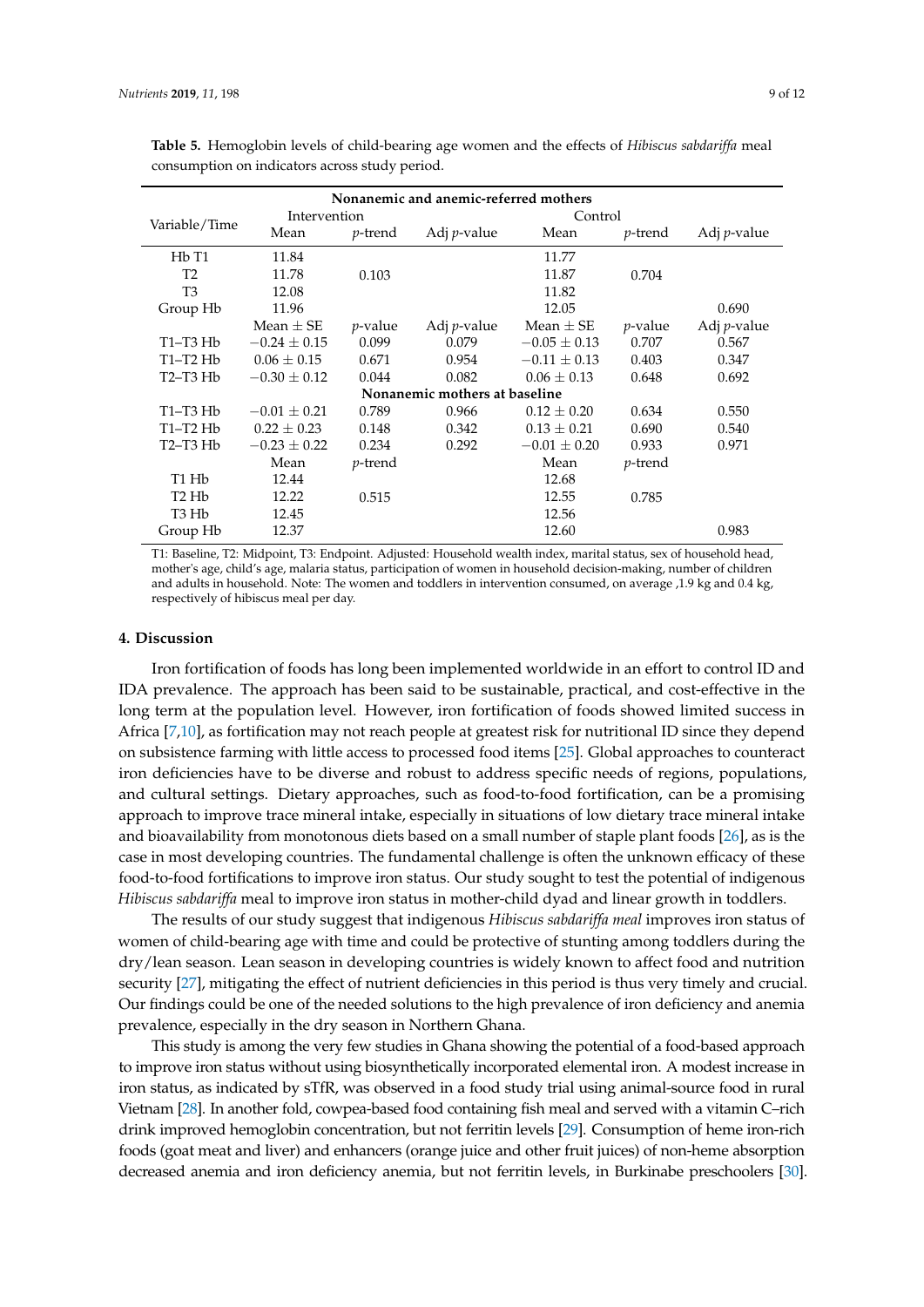These findings point to the difficulty involved in testing the efficacy of food-to-food fortification. Interestingly, our study indicates significant improvement with time, suggesting that a longer duration is required to reveal clear cut differences between groups. Time and intervention group interaction effect shows statistically significant ( $\beta = -32$ ,  $p = 0.011$ ) differences between groups. This further points to the role of time and the need for a longer duration for the study. Similarly, a significant lower change of 0.3% in iron deficiency prevalence in intervention group was observed, hinting that the intervention benefit may have helped improve iron status at the study endpoint.

We had similar observations in hemoglobin levels. The velocity of change was only prominent in the intervention group, with the key change between the midpoint to the endpoint ( $p = 0.044$ , Adjusted  $p = 0.082$ ). This suggests a need for a longer duration for the trial to clearly elucidate the impact of the diet (*Hibiscus sabdariffa* meal).

At baseline, nearly all the toddlers were anemic and ID and were referred for treatment. Analysis among IS toddlers was not feasible due to the small sample size. Similar comparison, as in the case of the women, could not be done, as such the effect of the meal could not be established among the toddlers. This is a very important flaw of the study design, but important to follow the ethical requirement and conflict. ideally, the toddlers should have been treated and rolled on to the program, but constraints beyond our control did not support this approach.

On the other hand, stunting levels were not significantly different between groups at baseline but increased by 5.1% and decreased by 1.4% in control and intervention groups, respectively. The increase may be common, as the dry/lean season advances to all children, but the intervention protected the adverse effect of dry/lean on children's stunting. Growth in this case may not be linked to the iron content but the additional meals provided by feeding interventions. It is known that supplementation of such single nutrients as protein, zinc, iron, copper, iodine, and vitamin A can benefit linear growth in these chronically malnourished children. Our findings suggest that growth is limited by multiple and simultaneous deficiencies in many nutrition-insecure populations [\[31\]](#page-11-12).

The strengths of our study were the use of control and intervention groups to elucidate the effect of the intervention. The use of indigenous staple foods makes the findings relevant and practical to impacting nutritional status of vulnerable populations. Furthermore, to the best of our knowledge, our study is the first of its kind in the research settings to strictly use only indigenous meals without using elemental iron to improve iron and nutritional status. This study is not without limitations/challenges. We recognized that not measuring inflammatory markers could have influenced our results. To minimize the impact of infections and inflammation, we used transferrin receptor, as recommended by WHO. We suggest measurement of various markers of iron and inflammation be done in future studies. The timing for our study was short and might have impacted on our results, we suggest a 6—12 months study in future research works. Not conducting a bioavailability study on our diet is another limitation that needs to be addressed in subsequent studies. Complete treatment of all individuals with anemia especially in the case of the toddlers before rolling them into the program would give the full effects of the prescribed intervention.

#### **5. Conclusions**

We demonstrated the potential benefits of indigenous *Hibiscus sabdariffa* meal in improving iron status of women of childbearing age with time, and its protectiveness against stunting among toddlers during prolonged dry/lean season when prevalence of food and nutrition insecurity are highest. Our findings present one of the urgently needed solutions to tackling iron deficiency and stunting among rural populations by policymakers, health and nutrition educators, as well as all stakeholders in the health sector in Ghana. In tackling iron status among women and linear growth in resource poor settings, modifying indigenous diets with locally available plant- and animal-based ingredients could give the needed or desired outcomes. Though our findings look promising, we recognize the need for further research on the efficacy of the *Hibiscus sabdariffa* meal/soup to improve iron status and linear growth.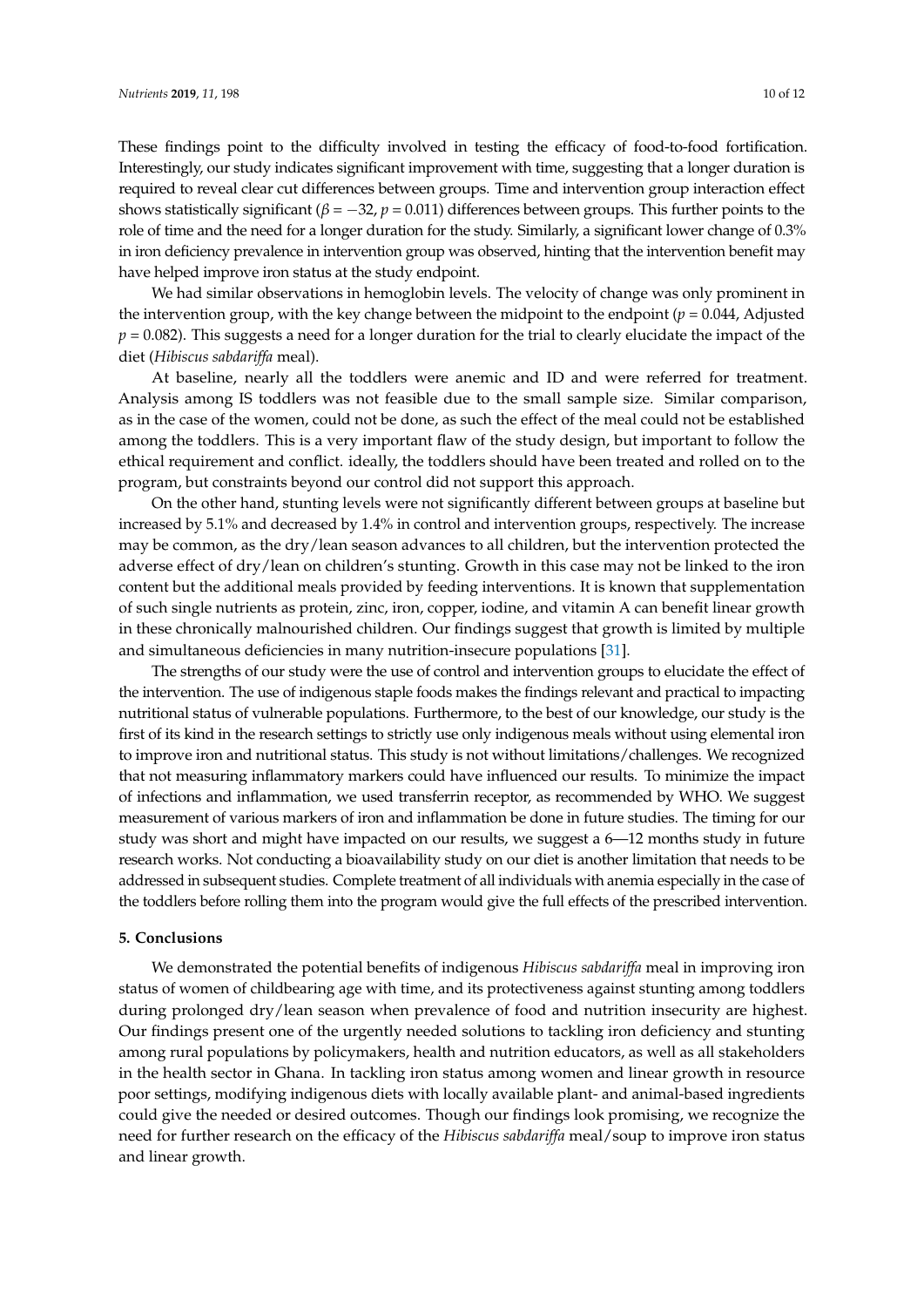**Supplementary Materials:** The following are available online at [http://www.mdpi.com/2072-6643/11/1/198/s1,](http://www.mdpi.com/2072-6643/11/1/198/s1) Table S1: Nutrient composition of HSM and its ingredients.

**Author Contributions:** C.K.K. conceptualized the study, carried out the data collection, conducted the analyses, and wrote the draft manuscript. H.G.H. guided the statistical analysis and critically reviewed the manuscript. W.O.S. guided the data collection and manuscript development and revised the manuscript. All authors have reviewed the submitted manuscript and approved its current form for submission in the journal.

**Funding:** This study was funded by Borlaug Higher Education in Research and Agricultural Development (BHEARD) and Borlaug Leadership Enhancement and Agricultural Program (LEAP), all of USAID.

**Acknowledgments:** We acknowledge the support of GHS, NHRC, Nutritional Sciences Department - University for Development Studies -Ghana, the Chania and Sakaa Communities in Paga. We acknowledge the support of Dr. Abdul-Razak Abizari, Community health nurses (Augustine, Charles, Dauda and Abraham) and nutrition officers (Bantiu Cabral, Boah Michael, Gloria Kobati) for their support on the field.

**Conflicts of Interest:** The authors declare no conflict of interest.

#### **References**

- <span id="page-10-0"></span>1. Jonker, F.A.; te Poel, E.; Bates, I.; Boele van Hensbroek, M. Anaemia, iron deficiency and susceptibility to infection in children in sub-saharan africa, guideline dilemmas. *Br. J. Haematol.* **2017**, *177*, 878–883. [\[CrossRef\]](http://dx.doi.org/10.1111/bjh.14593)
- 2. Centers for Disease Control Prevention. Iron deficiency–United States, 1999–2000. *MMWR Morb. Mortal. Wkly. Rep.* **2002**, *51*, 897.
- 3. Stoltzfus, R.J. Iron deficiency: Global prevalence and consequences. *Food Nutr. Bull.* **2003**, *24*, S99–S103. [\[CrossRef\]](http://dx.doi.org/10.1177/15648265030244S106) [\[PubMed\]](http://www.ncbi.nlm.nih.gov/pubmed/17016951)
- <span id="page-10-1"></span>4. Gayer, J.; Smith, G. Micronutrient fortification of food in southeast asia: Recommendations from an expert workshop. *Nutrients* **2015**, *7*, 646–658. [\[CrossRef\]](http://dx.doi.org/10.3390/nu7010646)
- <span id="page-10-2"></span>5. GSS. *Ghana Living Standards Survey Round 6 (Glss 6)—Main Report*; Ghana Statistical Service: Accra, Ghana, 2014; pp. 16–20.
- 6. Ewusie, J.E.; Ahiadeke, C.; Beyene, J.; Hamid, J.S. Prevalence of anemia among under-5 children in the ghanaian population: Estimates from the ghana demographic and health survey. *BMC Public Health* **2014**, *14*, 1. [\[CrossRef\]](http://dx.doi.org/10.1186/1471-2458-14-626) [\[PubMed\]](http://www.ncbi.nlm.nih.gov/pubmed/24946725)
- <span id="page-10-11"></span>7. Abizari, A.-R.; Moretti, D.; Zimmermann, M.B.; Armar-Klemesu, M.; Brouwer, I.D. Whole cowpea meal fortified with nafeedta reduces iron deficiency among ghanaian school children in a malaria endemic area. *J. Nutr.* **2012**, *142*, 1836–1842. [\[CrossRef\]](http://dx.doi.org/10.3945/jn.112.165753) [\[PubMed\]](http://www.ncbi.nlm.nih.gov/pubmed/22915294)
- 8. GSS. *Ghana Multiple Indicator Cluster Survey with An Enhanced Malaria Module and Biomarker Final Report: Monitoring the Situation of Children and Women*; Ghana Statistical Service: Accra, Ghana, 2011; pp. 52–60.
- 9. GSS. *Ghana Demographic and Health Survey 2008*; Ghana Statistical Service—GSS: Accra, Ghana; Ghana Health Service—GHS: Accra, Ghana; ICF Macro: Fairfax, VA, USA, 2009; pp. 1–483.
- <span id="page-10-3"></span>10. Zimmermann, M.B.; Hurrell, R.F. Nutritional iron deficiency. *Lancet* **2007**, *370*, 511–520. [\[CrossRef\]](http://dx.doi.org/10.1016/S0140-6736(07)61235-5)
- <span id="page-10-4"></span>11. University of Ghana; University of Wisconsin-Madison; KEMRI-Wellcome Trust; UNICEF. *Ghana Micronutrient Survey 2017*; University of Ghana, GroundWork, University of Wisconsin-Madison, KEMRI-Wellcome Trust, UNICEF: Accra, Ghana, 2017.
- <span id="page-10-5"></span>12. Caulfield, L.E.; Richard, S.A.; Rivera, J.A.; Musgrove, P.; Black, R.E. *Stunting, Wasting, and Micronutrient Deficiency Disorders*; The World Bank Group: Washington, DC, USA, 2006.
- <span id="page-10-6"></span>13. Strauss, R.S.; Dietz, W.H. Effects of intrauterine growth retardation in premature infants on early childhood growth. *J. Pediatr.* **1997**, *130*, 95–102. [\[CrossRef\]](http://dx.doi.org/10.1016/S0022-3476(97)70316-0)
- <span id="page-10-7"></span>14. Soemantri, A.; Pollitt, E.; Kim, I. Iron deficiency anemia and educational achievement. *Am. J. Clin. Nutr.* **1985**, *42*, 1221–1228. [\[CrossRef\]](http://dx.doi.org/10.1093/ajcn/42.6.1221)
- <span id="page-10-8"></span>15. Yip, R.; Ramakrishnan, U. Experiences and challenges in developing countries. *J. Nutr.* **2002**, *132*, 827S–830S. [\[CrossRef\]](http://dx.doi.org/10.1093/jn/132.4.827S)
- <span id="page-10-9"></span>16. WHO. *Iron Deficiency Anaemia: Assessment, Prevention and Control: A Guide for Programme Managers*; World Health Organization: Geneva, Switzerland, 2001; pp. 15–18.
- <span id="page-10-10"></span>17. David, P. *Evaluating the Vitamin A Supplementation Programme in Northern Ghana: Has it Contributed to Improved Child Survival?* Micronutrient Initiative and JSI: Boston, MA, USA, 2003.
- 18. Saaka, M. Combined iron and zinc supplementation improves haematologic status of pregnant women in upper west region of ghana. *Ghana Med. J.* **2012**, *46*, 225. [\[PubMed\]](http://www.ncbi.nlm.nih.gov/pubmed/23661841)